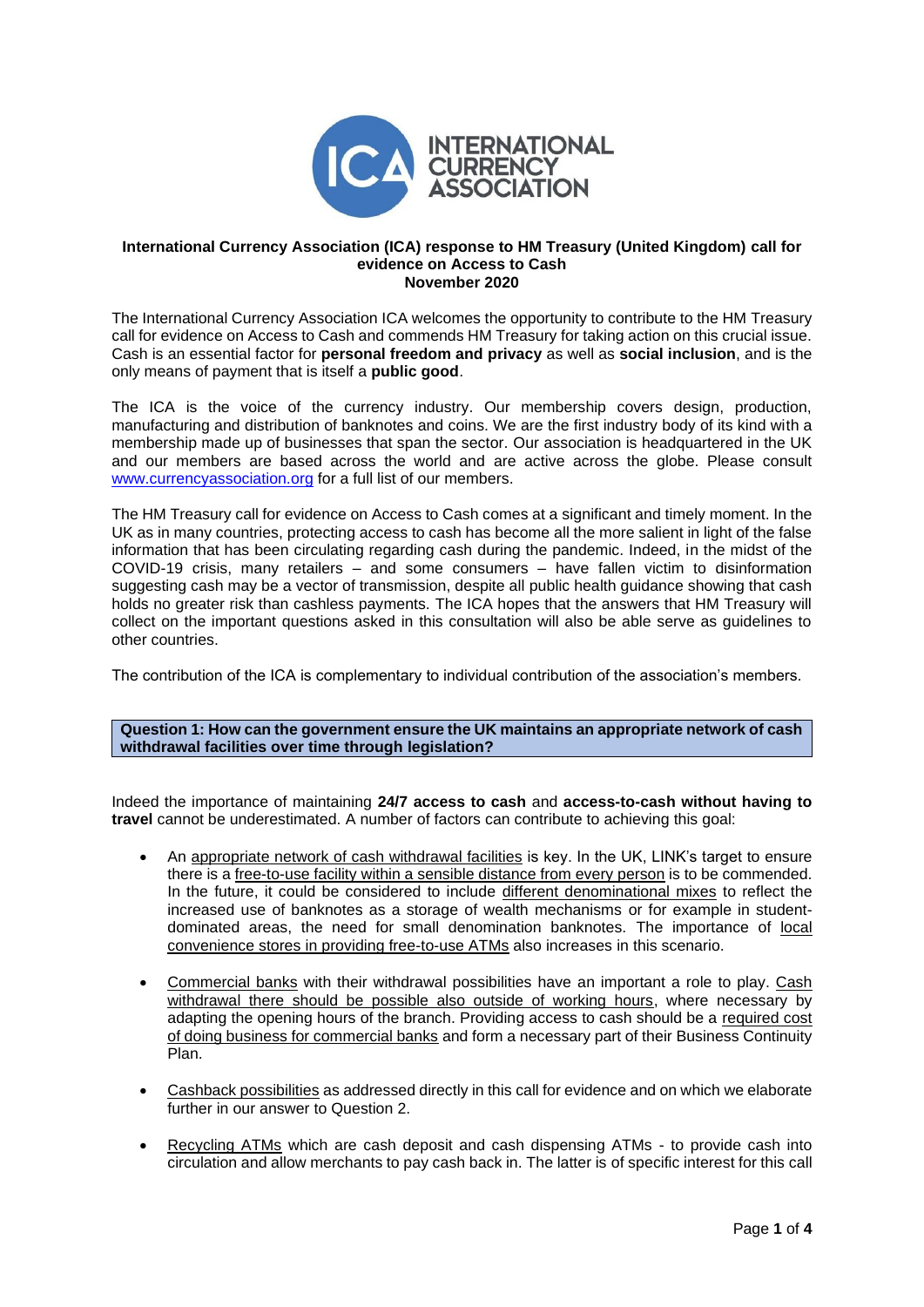

for evidence as it is key if encouraging shops to continue to take cash and provide cash back facilities to their customers.

HM Treasury can also look at a number of existing practices or innovations put in place in other countries or regions that have shown to be successful:

- A network of Mobile ATMs for rural locations to provide the access to cash that is not otherwise possible. There are successful examples of these notably in Sri Lanka and in India.
- Direct cash delivery to door as practiced in the Middle East.
- Mobile application indicating nearby withdrawal facilities/ car GPS systems indicating nearest cash dispensers as a 'point of interest'.
- The obligation for large credit institutions to provide cash services throughout the country, as will be the case in Sweden from 1 January 2021 onwards as a consequence of legislation adopted with the aim of ensuring a minimum level of access to cash services for consumers and companies.

Finally, the UK-based Community Access to Cash Pilots (CACP) initiative working with communities to trial and test scalable solutions to help keep cash sustainable is a remarkable initiative which will certainly lead to new and further insights on ways to achieve full access to cash. It will be watched with great interest by the international cash community over the next months, hoping to take the learnings from the project to countries beyond the UK.

**Question 2: What is the potential for cashback to play a greater role in the provision of cash withdrawal facilities and how can legislation facilitate further adoption of cashback?**

HM Treasury here addresses that "cashback without a purchase has the potential to be a valuable facility to cash users in future, play an important role in the UK's cash infrastructure, and comes with the additional benefit of supporting local cash recycling."

ICA can only second this as indeed, the creation of a new possibility of cashback without a purchase has great potential of contributing to the goal of full access to cash when it is complementary to cash withdrawal possibilities from bank branches and ATM machines.

HM Treasury writes that the lack of exemption for cashback without a purchase in the EU's Second Payments Services Directive has to date made this not possible, but that after the end the of transition period on 31 December 2020, the UK government will be able to implement legislation to remove barriers to the widespread adoption of cashback without a purchase. The ICA very clearly salutes this and would urge the UK government to make this move as soon as the new legal situation will allow for it.

The ICA will recommend to other countries outside of the EU to put in place similar legislation. Where the European Union is concerned, the ICA hopes that when the time a Revision of the Payments Services Directive comes, cashback without a purchase will have been so successful in the UK that also the EU will adapt the Directive to finally make it also possible in their countries.

Future legislation could also allow for online delivery services to provide cashback options, for example as part of an online food shop for those unwilling or unable to travel to the shops.

However, we would like to highlight that cashback has a role to play but shouldn't be at the expense of ATM machines. The closure of bank branches and ATM machines is a very visible reminder of access to cash being restricted.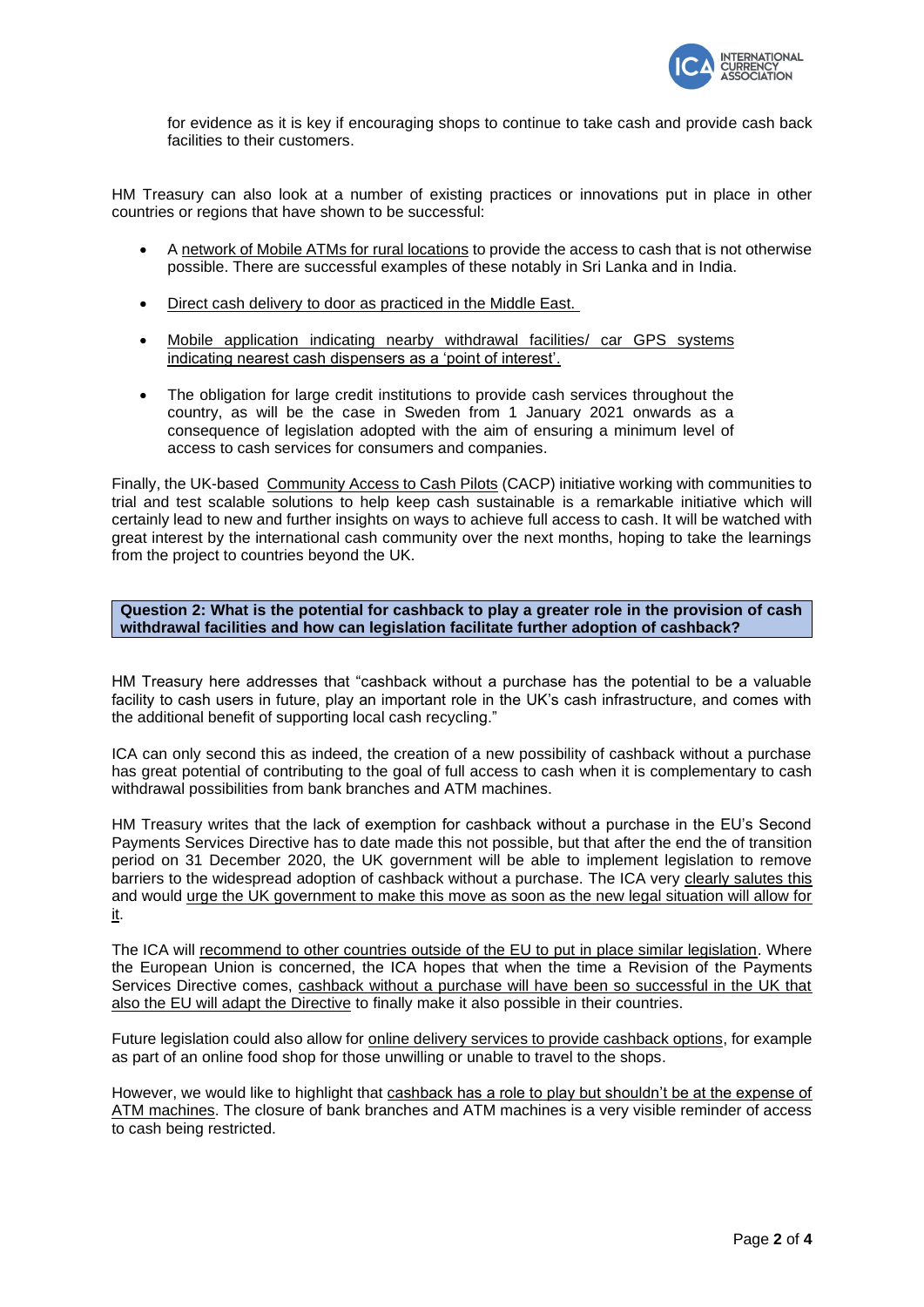

## **Question 3: How can the government ensure the UK maintains an appropriate network of cash deposit taking facilities over time through legislation?**

Again, the ICA warmly welcomes the thorough consideration of the various possibilities put forward in the call for evidence. The ICA also fully understands the concern for ensuring customer protection through appropriate liability arrangements and the need to make it commercially attractive to merchants.

We furthermore stress that ATMs also have a role to play for cash deposits. Recycling ATMs enable deposits, sorting and re-withdrawals. Ultimately, they allow for local recycling of banknotes and so help minimise the financial and environmental cost of maintaining a functional cash cycle, as banknotes do not have to travel back to somewhere more central and then back out again.

By mandating that new ATM machines and replacement ATMs are deposit-taking, a national government can help ensure the territory maintains an appropriate network of cash deposit-taking facilities. A further legislative tool can be the requirement to ensure there is a recycling ATM within a 1 km of any bank branch before it closes.

Furthermore, the discussion around apps linked to access to cash typically focus on the nearest location of the free-ATM. The nearest cash deposit location should also be included.

## **Question 4: What are the key factors and considerations for maintaining cash acceptance in the UK?**

The call for evidence specifies that the UK government is not considering mandatory cash acceptance at this stage. The ICA however would urge it to consider this, establishing clarity for consumers and retailers by clearly mandating obligatory acceptance of cash and stating that cash is legal tender. Indeed, we feel that it needs to be clearly mandated that all retailers, merchants, bars, restaurants and markets should be obliged to accept cash payments. The examples of the cities in the United States Philadelphia, San Francisco, New York City as per end of this year 2020 and the State of New Jersey can serve as examples for local legislation. For legislation at the national level, important legislative work is underway in the United States, with the Consumer Choice in Payments Coalition being an active voice and provider of information.

Mandatory cash acceptance could be accompanied by a campaign encouraging (or obliging) retailers to visibly promote that they accept cash, for example through a 'cash accepted' or 'cash is welcome' signs. The campaign could go even further and promote the advantages of using cash in-store.

Such signs at all shops and trading places would help encourage cash payments, which in turn makes it easier for shops and other entities to provide cashback.

This question also asks in more general terms why it is so important to maintain cash acceptance. The ICA here stresses the role of cash as a public good which offers hidden benefits even to those who do not use it frequently. It would be damaging to society if those benefits disappeared. In the context of retail, we can stress that one advantage of cash is in keeping other transaction fees down by providing free-to-use competition to other payments. Throughout COVID19 the impact of digital payments on small businesses has been highlighted – the charges set by those enabling digital payment pushes up the cost of goods, eats into margins of local businesses and certain new QR-based payment apps are known to take weeks before the local business actually receives payment. Cash, on the other hand, also benefits the public purse through the seignorage from the manufacture and issuance of banknotes and coins. Cash protects an individuals' right to privacy. Cash is safe and robust and also works when networks fail, it can be relied upon in the event of a serious cyberattack and it provides surety in case the 2008 financial crisis repeats. Cash is socially inclusive and is accessible to all, not requiring the ownership of bank account or other. Finally, citizens have a deep emotional connection to cash. As a common symbol of national identity, or as tangible exchange of value, banknotes have developed over centuries a social resonance that cannot be replicated or replaced.